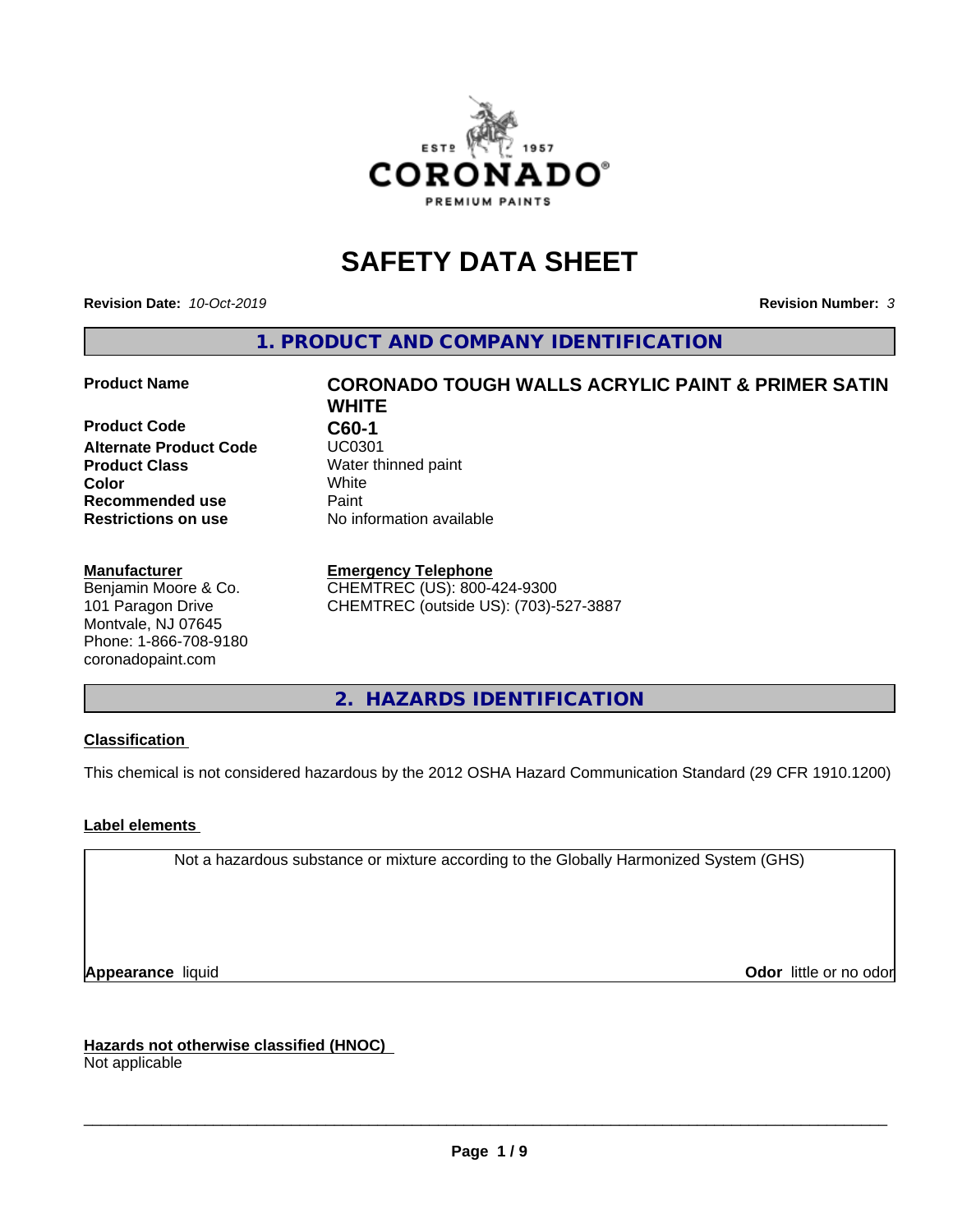#### **Other information**

No information available

# **3. COMPOSITION INFORMATION ON COMPONENTS**

| <b>Chemical name</b>        | CAS No.    | Weight-%    |
|-----------------------------|------------|-------------|
| Titanium dioxide            | 13463-67-7 | $20 - 25$   |
| Limestone                   | 1317-65-3  | - 5         |
| Kaolin                      | 1332-58-7  | - 5         |
| Silica amorphous            | 7631-86-9  | - 5         |
| 2-Amino-2-methly-1-propanol | 124-68-5   | $0.1 - 0.5$ |

|                                                  | 4. FIRST AID MEASURES                                                                                    |
|--------------------------------------------------|----------------------------------------------------------------------------------------------------------|
| <b>General Advice</b>                            | No hazards which require special first aid measures.                                                     |
| <b>Eye Contact</b>                               | Rinse thoroughly with plenty of water for at least 15 minutes and consult a<br>physician.                |
| <b>Skin Contact</b>                              | Wash off immediately with soap and plenty of water while removing all<br>contaminated clothes and shoes. |
| <b>Inhalation</b>                                | Move to fresh air. If symptoms persist, call a physician.                                                |
| Ingestion                                        | Clean mouth with water and afterwards drink plenty of water. Consult a physician<br>if necessary.        |
| <b>Most Important</b><br><b>Symptoms/Effects</b> | None known.                                                                                              |
| <b>Notes To Physician</b>                        | Treat symptomatically.                                                                                   |
|                                                  | 5. FIRE-FIGHTING MEASURES                                                                                |

| Use extinguishing measures that are appropriate to local<br>circumstances and the surrounding environment.                                   |
|----------------------------------------------------------------------------------------------------------------------------------------------|
| As in any fire, wear self-contained breathing apparatus<br>pressure-demand, MSHA/NIOSH (approved or equivalent)<br>and full protective gear. |
| Closed containers may rupture if exposed to fire or<br>extreme heat.                                                                         |
| No                                                                                                                                           |
| No                                                                                                                                           |
| Not applicable<br>Not applicable                                                                                                             |
|                                                                                                                                              |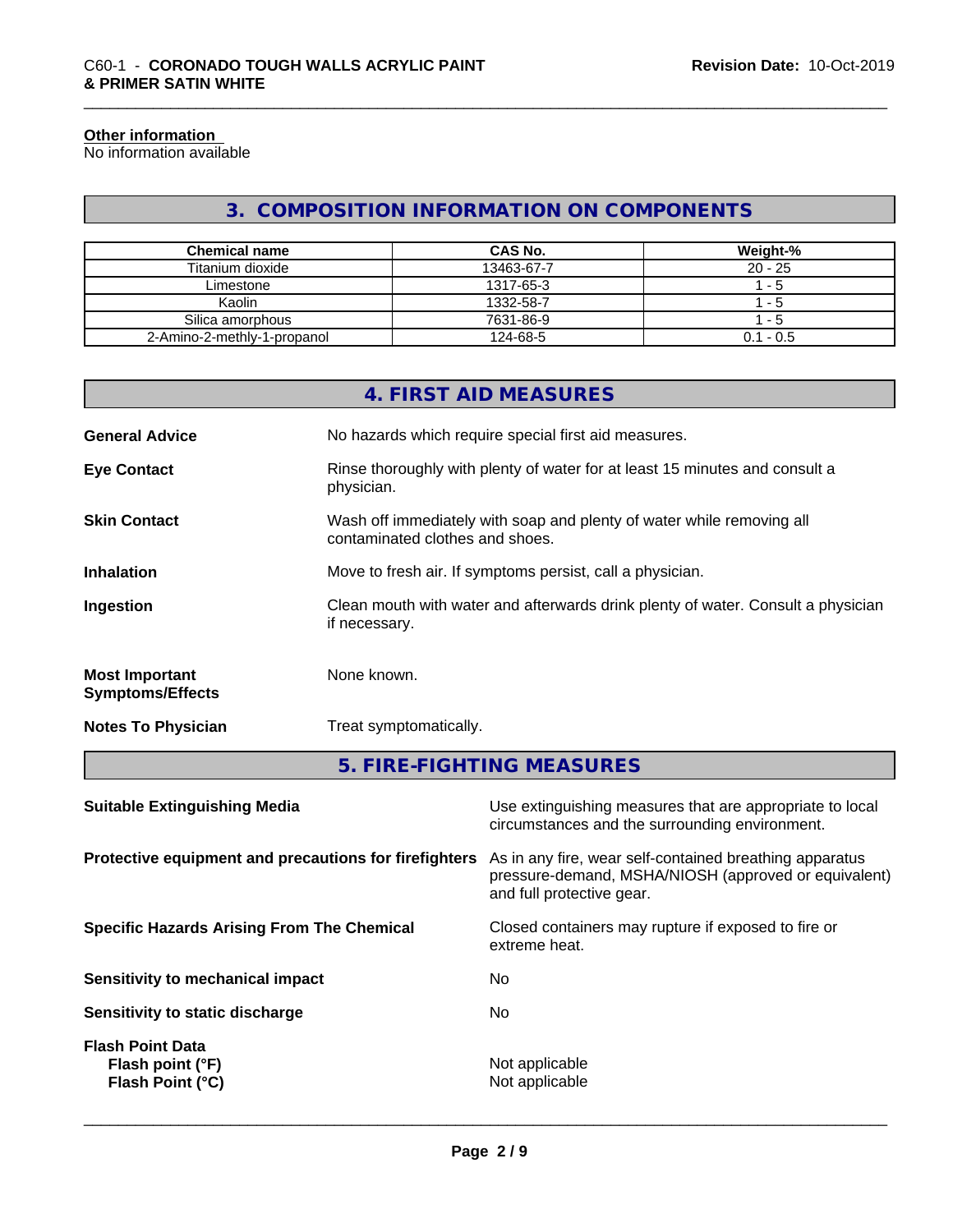| <b>Method</b>                                                                                                                |                 | Not applicable                   |                                |
|------------------------------------------------------------------------------------------------------------------------------|-----------------|----------------------------------|--------------------------------|
| <b>Flammability Limits In Air</b>                                                                                            |                 |                                  |                                |
| Lower flammability limit:<br><b>Upper flammability limit:</b>                                                                |                 | Not applicable<br>Not applicable |                                |
| <b>NFPA</b><br>Health: 1                                                                                                     | Flammability: 0 | <b>Instability: 0</b>            | <b>Special: Not Applicable</b> |
| <b>NFPA Legend</b><br>$\bigcap$ <b>N</b> Let $\bigcup$ $\bigcup$ $\bigcup$ $\bigcup$ $\bigcup$ $\bigcup$ $\bigcup$ $\bigcup$ |                 |                                  |                                |

- 0 Not Hazardous
- 1 Slightly
- 2 Moderate
- 3 High
- 4 Severe

*The ratings assigned are only suggested ratings, the contractor/employer has ultimate responsibilities for NFPA ratings where this system is used.*

*Additional information regarding the NFPA rating system is available from the National Fire Protection Agency (NFPA) at www.nfpa.org.*

# **6. ACCIDENTAL RELEASE MEASURES**

| <b>Personal Precautions</b>      | Avoid contact with skin, eyes and clothing. Ensure adequate ventilation.                                                                                                         |
|----------------------------------|----------------------------------------------------------------------------------------------------------------------------------------------------------------------------------|
| <b>Other Information</b>         | Prevent further leakage or spillage if safe to do so.                                                                                                                            |
| <b>Environmental precautions</b> | See Section 12 for additional Ecological Information.                                                                                                                            |
| <b>Methods for Cleaning Up</b>   | Soak up with inert absorbent material. Sweep up and shovel into suitable<br>containers for disposal.                                                                             |
|                                  | 7. HANDLING AND STORAGE                                                                                                                                                          |
| Handling                         | Avoid contact with skin, eyes and clothing. Avoid breathing vapors, spray mists or<br>sanding dust. In case of insufficient ventilation, wear suitable respiratory<br>equipment. |
| <b>Storage</b>                   | Keep container tightly closed. Keep out of the reach of children.                                                                                                                |
| <b>Incompatible Materials</b>    | No information available                                                                                                                                                         |
|                                  |                                                                                                                                                                                  |

**8. EXPOSURE CONTROLS/PERSONAL PROTECTION**

#### **Exposure Limits**

| <b>Chemical name</b> | <b>ACGIH TLV</b>          | <b>OSHA PEL</b>            |
|----------------------|---------------------------|----------------------------|
| Titanium dioxide     | 10 mg/m $3$ - TWA         | 15 mg/m $3$ - TWA          |
| Limestone            | N/E                       | 15 mg/m <sup>3</sup> - TWA |
|                      |                           | $5 \text{ ma/m}^3$ - TWA   |
| Kaolin               | 2 mg/m <sup>3</sup> - TWA | 15 mg/m <sup>3</sup> - TWA |
|                      |                           | $5 \text{ mg/m}^3$ - TWA   |
| Silica amorphous     | N/E                       | 20 mppcf - TWA             |
|                      |                           |                            |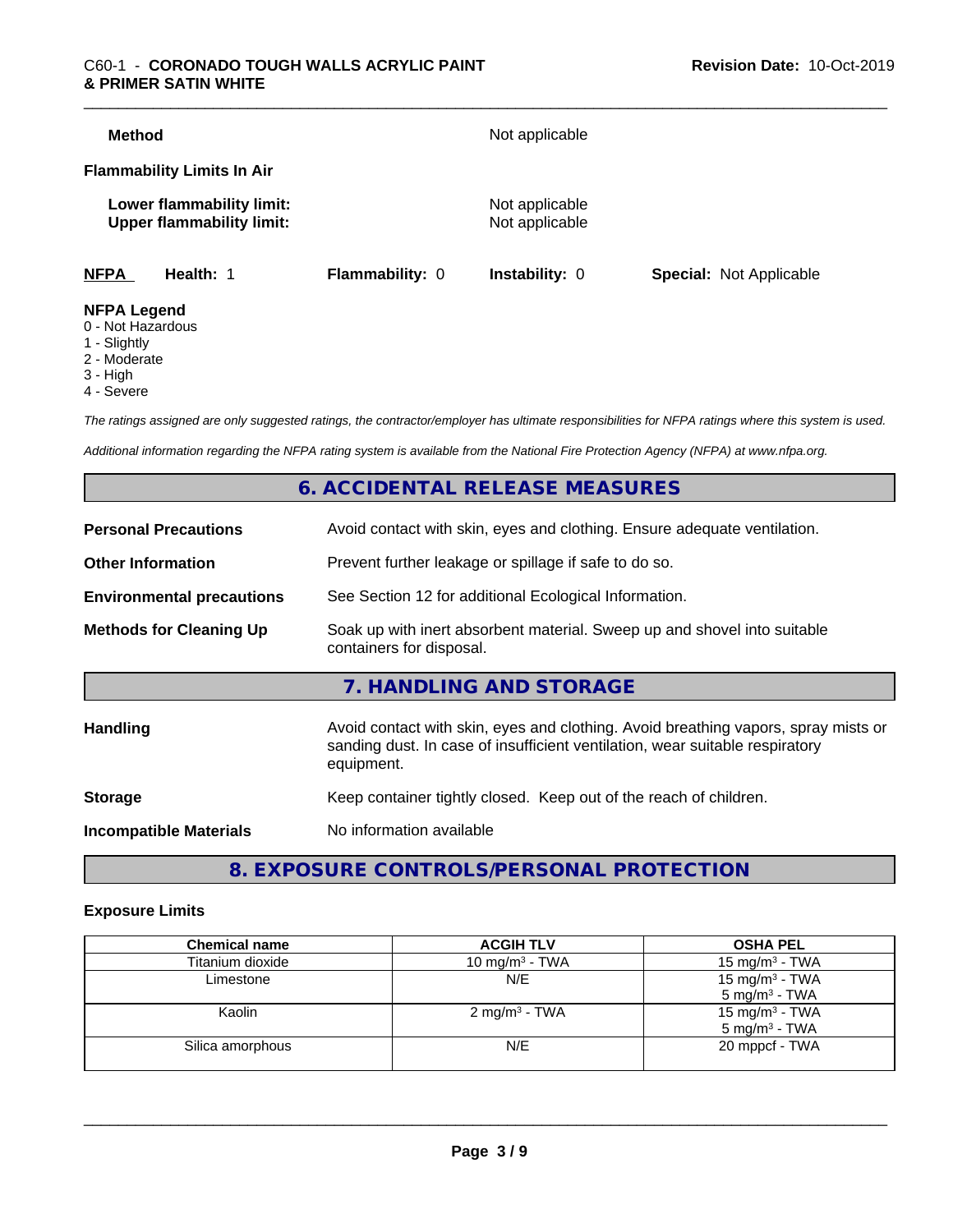#### **Legend**

ACGIH - American Conference of Governmental Industrial Hygienists Exposure Limits OSHA - Occupational Safety & Health Administration Exposure Limits N/E - Not Established

| <b>Engineering Measures</b>          | Ensure adequate ventilation, especially in confined areas.                                                                          |
|--------------------------------------|-------------------------------------------------------------------------------------------------------------------------------------|
| <b>Personal Protective Equipment</b> |                                                                                                                                     |
| <b>Eye/Face Protection</b>           | Safety glasses with side-shields.                                                                                                   |
| <b>Skin Protection</b>               | Protective gloves and impervious clothing.                                                                                          |
| <b>Respiratory Protection</b>        | In case of insufficient ventilation wear suitable respiratory equipment.                                                            |
| <b>Hygiene Measures</b>              | Avoid contact with skin, eyes and clothing. Remove and wash contaminated<br>clothing before re-use. Wash thoroughly after handling. |

#### **9. PHYSICAL AND CHEMICAL PROPERTIES**

**Appearance** liquid **Odor** little or no odor **Odor Threshold No information available No information available Density (lbs/gal)** 10.5 - 10.9 **Specific Gravity** 1.26 - 1.30 **pH pH**  $\blacksquare$ **Viscosity (cps)** No information available **Solubility(ies)** No information available **Water solubility** No information available **Evaporation Rate No information available No information available Vapor pressure** No information available **No information available Vapor density**<br> **We Solids**<br>
We Solids
2019 Wt. % Solids **Vol. % Solids** 30 - 40 **Wt. % Volatiles** 45 - 55 **Vol. % Volatiles** 60 - 70 **VOC Regulatory Limit (g/L)** < 50 **Boiling Point (°F)** 212 **Boiling Point (°C)** 100 **Freezing point (°F)** 32 **Freezing Point (°C)** 0 **Flash point (°F)**<br> **Flash Point (°C)**<br> **Flash Point (°C)**<br> **Not** applicable<br>
Not applicable **Flash Point (°C)**<br>Method **Flammability (solid, gas)**<br> **Upper flammability limit:**<br>
Upper flammability limit:<br>  $\begin{array}{ccc}\n\bullet & \bullet & \bullet \\
\bullet & \bullet & \bullet\n\end{array}$  Not applicable **Upper flammability limit:**<br> **Lower flammability limit:**<br>
Not applicable<br>
Not applicable **Lower flammability limit: Autoignition Temperature (°F)** No information available **Autoignition Temperature (°C)** No information available **Decomposition Temperature (°F)** No information available **Decomposition Temperature (°C)** No information available **Partition coefficient** No information available

**Not applicable** 

# **10. STABILITY AND REACTIVITY**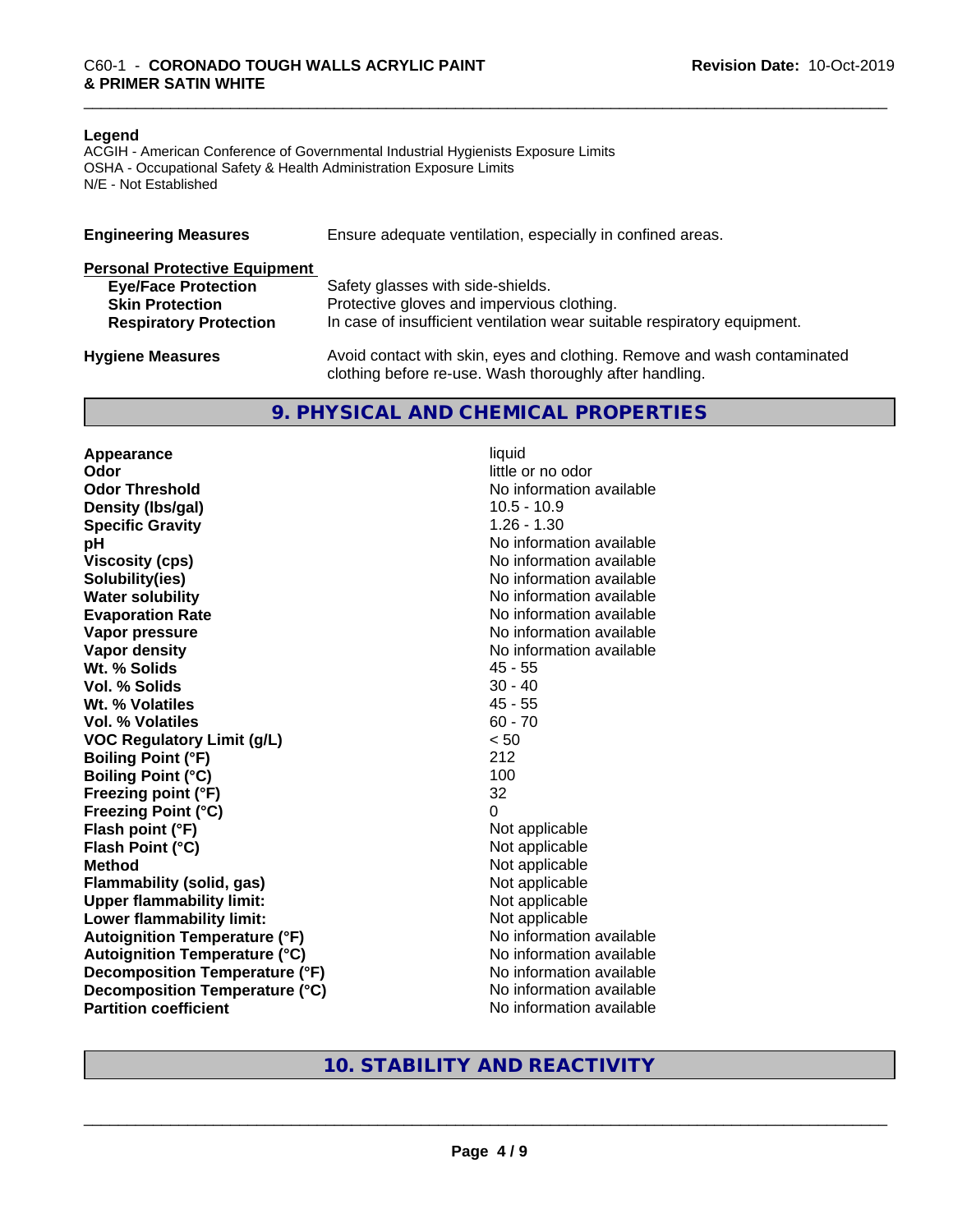| <b>Reactivity</b>                       | Not Applicable                           |
|-----------------------------------------|------------------------------------------|
| <b>Chemical Stability</b>               | Stable under normal conditions.          |
| <b>Conditions to avoid</b>              | Prevent from freezing.                   |
| <b>Incompatible Materials</b>           | No materials to be especially mentioned. |
| <b>Hazardous Decomposition Products</b> | None under normal use.                   |
| Possibility of hazardous reactions      | None under normal conditions of use.     |
|                                         | 11. TOXICOLOGICAL INFORMATION            |
| <b>Product Information</b>              |                                          |

# **Information on likely routes of exposure Principal Routes of Exposure** Eye contact, skin contact and inhalation. **Acute Toxicity Product Information** No information available **Symptoms** related to the physical, chemical and toxicological characteristics **Symptoms** No information available **Delayed and immediate effects as well as chronic effects from short and long-term exposure Eye contact Execute Solution Contact May cause slight irritation.**<br> **Substance may cause slight irritation.**<br>
Substance may cause slight Substance may cause slight skin irritation. Prolonged or repeated contact may dry skin and cause irritation. **Inhalation**<br> **Ingestion**<br> **Ingestion**<br>
Ingestion may cause gastrointestinal irr **Ingestion** Ingestion may cause gastrointestinal irritation, nausea, vomiting and diarrhea. **Sensitization** No information available **Neurological Effects** No information available. **Mutagenic Effects** No information available. **Reproductive Effects** No information available. **Developmental Effects** No information available. **Target organ effects** No information available. **STOT** - **single exposure** No information available. **STOT - repeated exposure** No information available.<br> **Other adverse effects** No information available. **Other adverse effects Aspiration Hazard** No information available

#### **Numerical measures of toxicity**

**The following values are calculated based on chapter 3.1 of the GHS document**

| <b>ATEmix (oral)</b>   | 44323 mg/kg  |  |
|------------------------|--------------|--|
| <b>ATEmix (dermal)</b> | 194553 mg/kg |  |

#### **Component Information**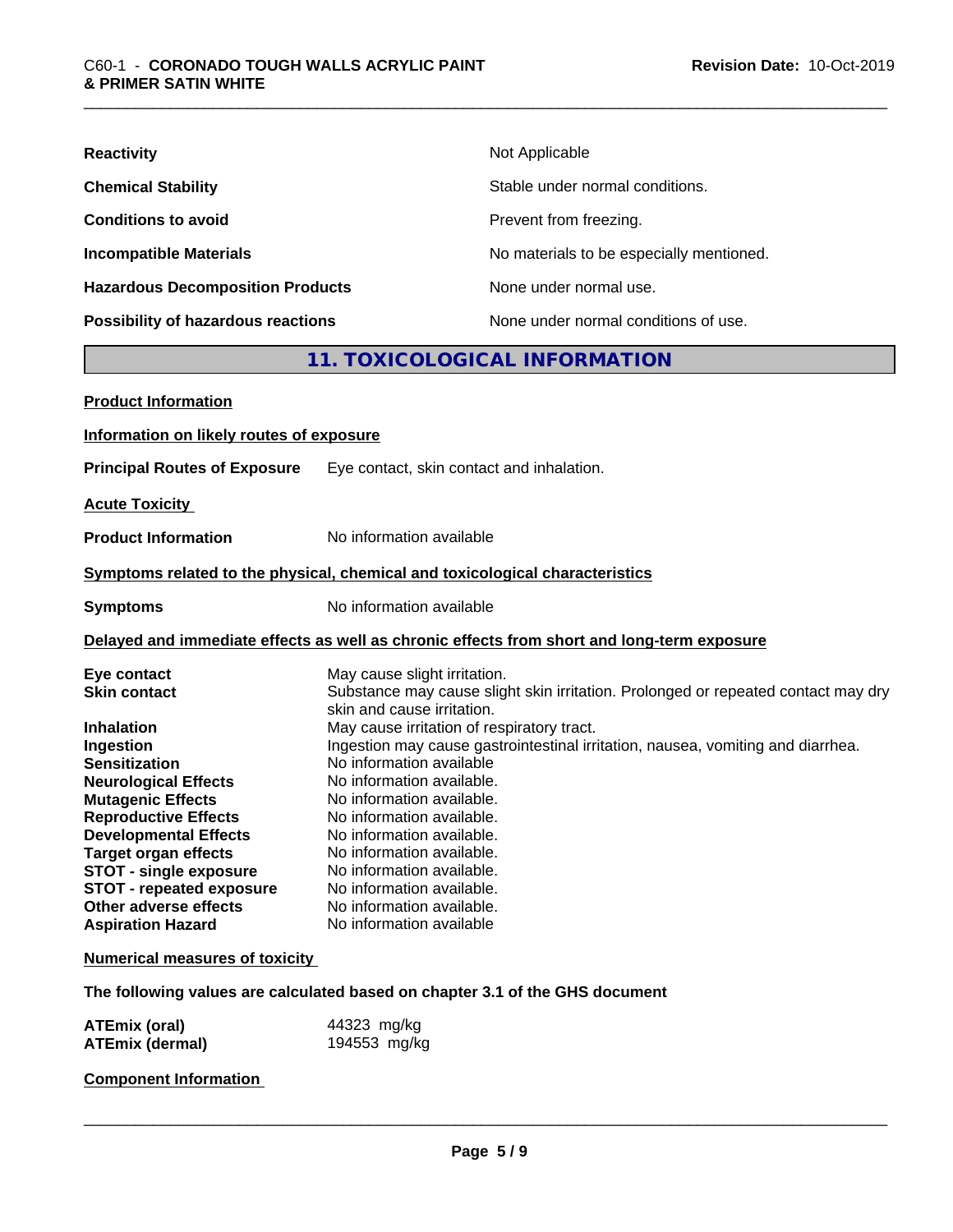| Chemical name                           | Oral LD50            | Dermal LD50             | Inhalation LC50      |
|-----------------------------------------|----------------------|-------------------------|----------------------|
| Titanium dioxide<br>13463-67-7          | > 10000 mg/kg (Rat)  |                         |                      |
| Silica amorphous<br>7631-86-9           | $>$ 5000 mg/kg (Rat) | $>$ 2000 mg/kg (Rabbit) | > 2.2 mg/L (Rat) 1 h |
| 2-Amino-2-methly-1-propanol<br>124-68-5 | $= 2900$ mg/kg (Rat) | $>$ 2000 mg/kg (Rabbit) |                      |

#### **Carcinogenicity**

*The information below indicateswhether each agency has listed any ingredient as a carcinogen:.*

| <b>Chemical</b><br>name           | <b>IARC</b>                      | NTP | ດເ⊔∧<br>⊣הכ∪ |
|-----------------------------------|----------------------------------|-----|--------------|
|                                   | . .<br>2B<br>Possible<br>· Human |     | Listed       |
| $-1$<br>dioxide<br><b>itanium</b> | Carcinogen                       |     |              |

• Although IARC has classified titanium dioxide as possibly carcinogenic to humans (2B), their summary concludes: "No significant exposure to titanium dioxide is thought to occur during the use of products in which titanium dioxide is bound to other materials, such as paint."

#### **Legend**

IARC - International Agency for Research on Cancer NTP - National Toxicity Program OSHA - Occupational Safety & Health Administration

**12. ECOLOGICAL INFORMATION**

### **Ecotoxicity Effects**

The environmental impact of this product has not been fully investigated.

#### **Product Information**

#### **Acute Toxicity to Fish**

No information available

#### **Acute Toxicity to Aquatic Invertebrates**

No information available

#### **Acute Toxicity to Aquatic Plants**

No information available

#### **Persistence / Degradability**

No information available.

#### **Bioaccumulation**

No information available.

#### **Mobility in Environmental Media**

No information available.

#### **Ozone**

No information available

#### **Component Information**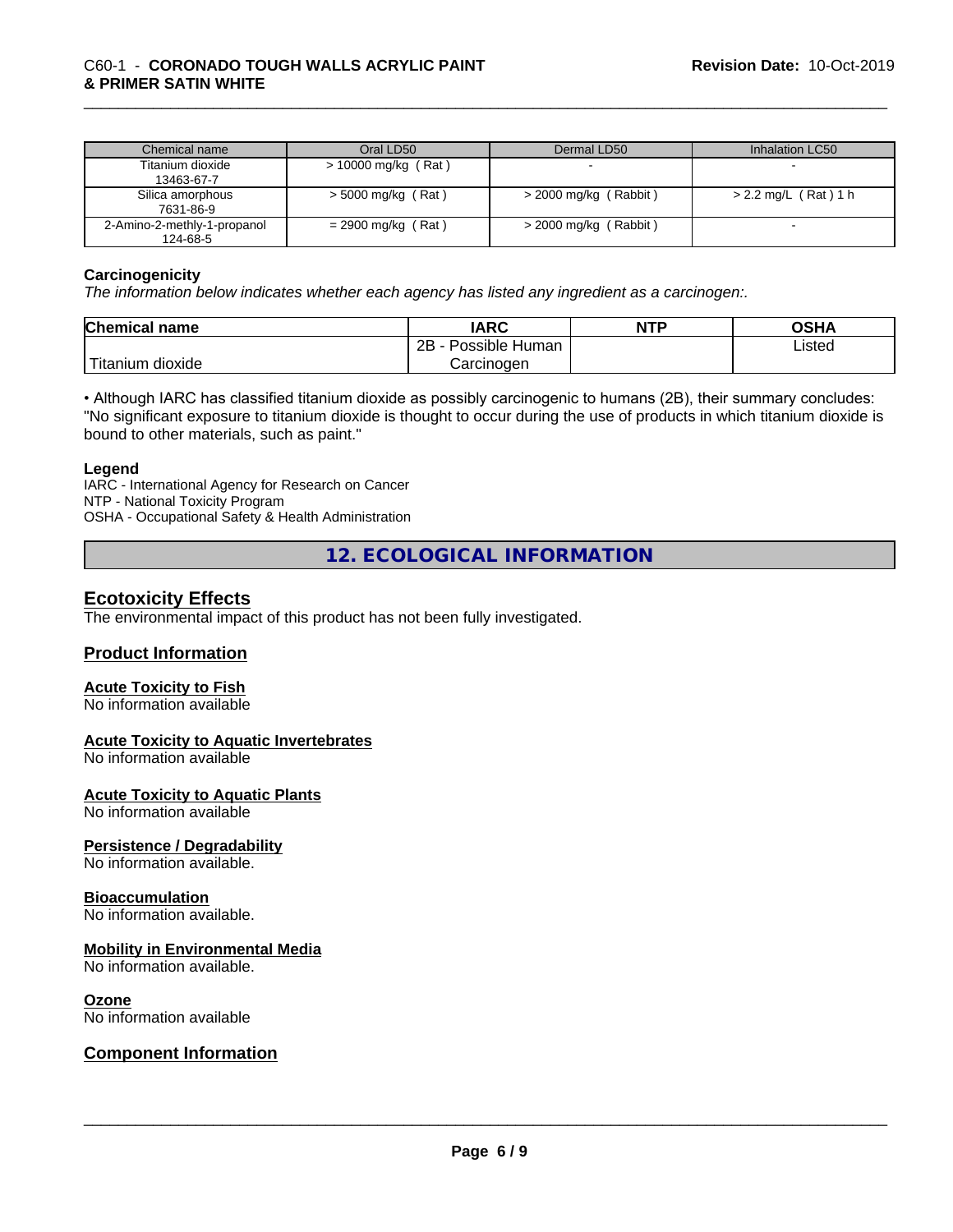#### **Acute Toxicity to Fish**

#### Titanium dioxide

 $LC50:$  > 1000 mg/L (Fathead Minnow - 96 hr.)

#### **Acute Toxicity to Aquatic Invertebrates**

No information available

#### **Acute Toxicity to Aquatic Plants**

No information available

|                              | 13. DISPOSAL CONSIDERATIONS                                                                                                                                                                                               |
|------------------------------|---------------------------------------------------------------------------------------------------------------------------------------------------------------------------------------------------------------------------|
| <b>Waste Disposal Method</b> | Dispose of in accordance with federal, state, and local regulations. Local<br>requirements may vary, consult your sanitation department or state-designated<br>environmental protection agency for more disposal options. |
|                              | 14. TRANSPORT INFORMATION                                                                                                                                                                                                 |
| <b>DOT</b>                   | Not regulated                                                                                                                                                                                                             |
| <b>ICAO/IATA</b>             | Not regulated                                                                                                                                                                                                             |
| <b>IMDG/IMO</b>              | Not regulated                                                                                                                                                                                                             |
|                              | 15. REGULATORY INFORMATION                                                                                                                                                                                                |

# **International Inventories**

| <b>TSCA: United States</b> | Yes - All components are listed or exempt. |
|----------------------------|--------------------------------------------|
| <b>DSL: Canada</b>         | Yes - All components are listed or exempt. |

# **Federal Regulations**

| SARA 311/312 hazardous categorization |    |  |
|---------------------------------------|----|--|
| Acute health hazard                   | Nο |  |
| Chronic Health Hazard                 | Nο |  |
| Fire hazard                           | No |  |
| Sudden release of pressure hazard     | No |  |
| Reactive Hazard                       | No |  |

### **SARA 313**

Section 313 of Title III of the Superfund Amendments and Reauthorization Act of 1986 (SARA). This product contains a chemical or chemicals which are subject to the reporting requirements of the Act and Title 40 of the Code of Federal Regulations, Part 372:

*None*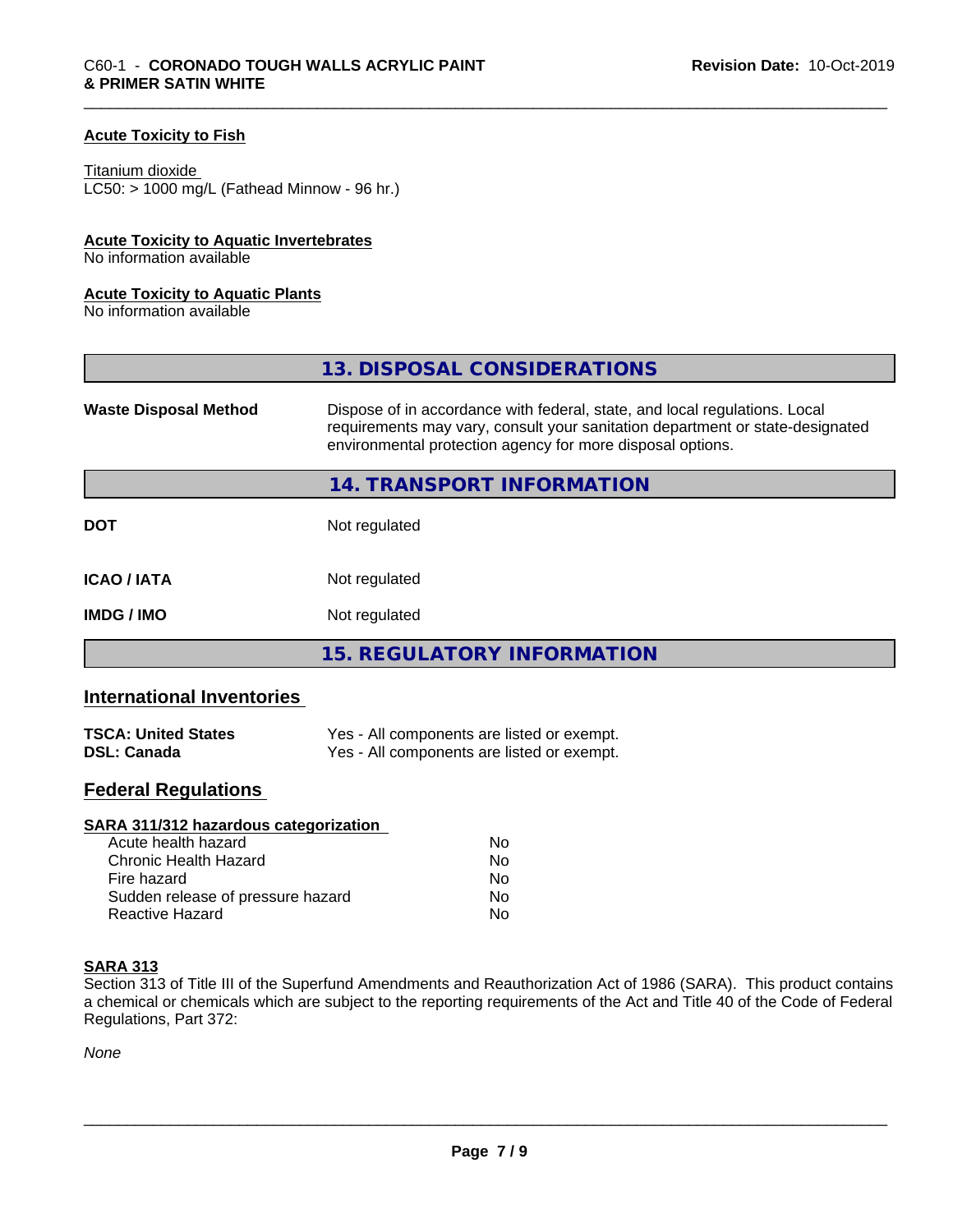#### **Clean Air Act,Section 112 Hazardous Air Pollutants (HAPs) (see 40 CFR 61)**

This product contains the following HAPs:

*None*

# **US State Regulations**

#### **California Proposition 65**

**AN** WARNING: Cancer and Reproductive Harm– www.P65warnings.ca.gov

#### **State Right-to-Know**

| <b>Chemical name</b> | <b>Massachusetts</b> | <b>New Jersey</b> | Pennsylvania |
|----------------------|----------------------|-------------------|--------------|
| Titanium dioxide     |                      |                   |              |
| Limestone            |                      |                   |              |
| Kaolin               |                      |                   |              |
| Silica amorphous     |                      |                   |              |

#### **Legend**

X - Listed

# **16. OTHER INFORMATION**

| HMIS | Health: 1 | <b>Flammability: 0</b> | <b>Reactivity: 0</b> | PPE: - |
|------|-----------|------------------------|----------------------|--------|
|      |           |                        |                      |        |

#### **HMIS Legend**

- 0 Minimal Hazard
- 1 Slight Hazard
- 2 Moderate Hazard
- 3 Serious Hazard
- 4 Severe Hazard
- **Chronic Hazard**
- X Consult your supervisor or S.O.P. for "Special" handling instructions.

*Note: The PPE rating has intentionally been left blank. Choose appropriate PPE that will protect employees from the hazards the material will present under the actual normal conditions of use.*

*Caution: HMISÒ ratings are based on a 0-4 rating scale, with 0 representing minimal hazards or risks, and 4 representing significant hazards or risks. Although HMISÒ ratings are not required on MSDSs under 29 CFR 1910.1200, the preparer, has chosen to provide them. HMISÒ ratings are to be used only in conjunction with a fully implemented HMISÒ program by workers who have received appropriate HMISÒ training. HMISÒ is a registered trade and service mark of the NPCA. HMISÒ materials may be purchased exclusively from J. J. Keller (800) 327-6868.*

 **WARNING!** If you scrape, sand, or remove old paint, you may release lead dust. LEAD IS TOXIC. EXPOSURE TO LEAD DUST CAN CAUSE SERIOUS ILLNESS, SUCH AS BRAIN DAMAGE, ESPECIALLY IN CHILDREN. PREGNANT WOMEN SHOULD ALSO AVOID EXPOSURE.Wear a NIOSH approved respirator to control lead exposure. Clean up carefully with a HEPA vacuum and a wet mop. Before you start, find out how to protect yourself and your family by contacting the National Lead Information Hotline at 1-800-424-LEAD or log on to www.epa.gov/lead.